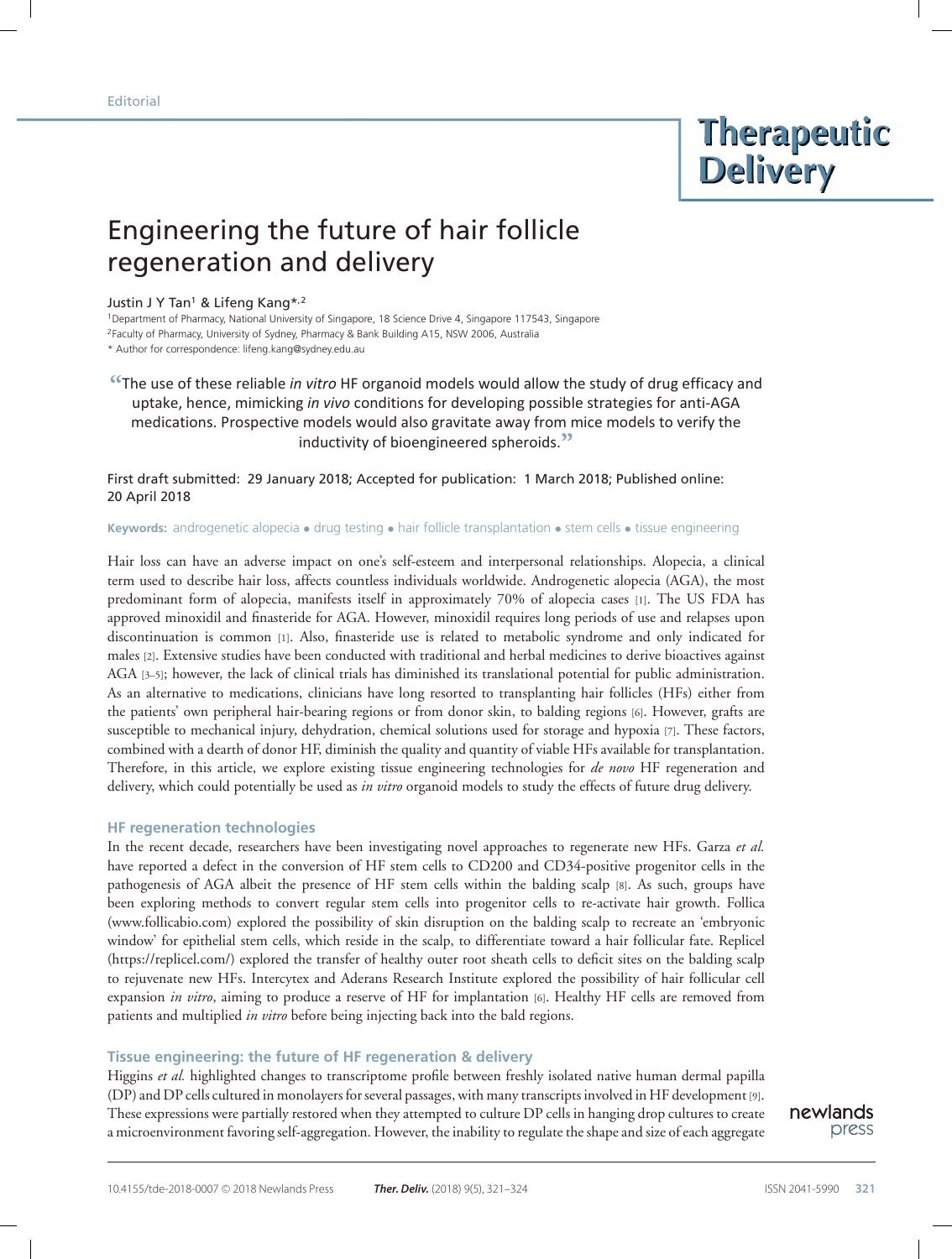and the lack of scalability has limited its practical usefulness [10,11]. Efforts have thus been made to optimize and recapitulate the 3D microenvironments favorable for culturing hair follicular cells *in vitro*. Tissue engineering aims to regenerate biological tissues and organs by using cells within an artificially created supporting scaffold [12,13]. In the light of HF regeneration, it is a potential approach to reconstruct HFs from dissociated cells and recreate 3-D microenvironments with *in vivo*-like conditions. The following describes the strategies employed in the current state and development of HF regeneration and delivery.

# Restoring epithelial influences on DP

When DP cells are removed from their HF microenvironment and cultured, they immediately lose contextual and positional cues from the surrounding epithelial cells [14]. However, this property can be restored if appropriate epithelial influences are provided. Previous studies have demonstrated that co-culture with keratinocytes maintains the *in vivo* characteristics of the DP [15,16]. Qiao *et al.* have shown that *in vitro* aggregated mouse follicular cells (DP cells and keratinocytes) developed partially formed hair structures while in culture within methylcellulose-coated wells [17]. Upon implantation into nude mice via incision, the protohair became mature hair and persisted for at least 6 months. Havlickova *et al.* reported the use of a mixture of rat collagen I and Matrigel Basement Membrane Matrix for the preparation of human folliculoid microspheres consisting of outer root sheath keratinocytes and DP cells [18]. This model has allowed for close interaction between the outer root sheath keratinocytes and DP cells, exhibits HF-type keratinization (*K6*) and displayed expression of versican, a chondroitin sulfate proteoglycan essential in HF formation. Lee *et al.* mixed epidermal and dermal cells from new-born mice, cultured them on Integra™ matrix (porous matrix of cross-linked bovine tendon collagen and glycosaminoglycan and a silicone layer) [19]. 8 days after grafting on the back of athymic mice, hair germ started to appear and developed into hair pegs, and 4 days later complete HFs were observed.

## Restoring positional relationships of hair follicular cell composites

Previous *in vivo* HF reconstitution assays have demonstrated that co-grafted dissociated epithelial and dermal cells re-position themselves spontaneously to imitate their anatomical relationship *in vivo*, suggesting the importance of the positional relationship between epithelial and mesenchymal cells in HFs toward follicular morphogenesis and epithelial–mesenchymal interactions [20]. Thus, artificially assembling cell composites mimicking the HF bulb structure instead of using dissociated cells has been proposed to enhance epithelial–mesenchymal interactions. Pan *et al.* fabricated microstructured polyethylene glycol diacrylate hydrogels resembling the physiological architecture of HF, in which the dermal cells were encapsulated within the gel compartment, separate from the epidermal cell populations [21]. Similarly, Lim *et al.* developed a method to assemble DP and normal human epidermal keratinocytes in close proximity within 3D fibrous hydrogel scaffolds using two oppositely charged polyelectrolyte solutions [22]. Structures akin to native hair bulb arrangement were observed when these cell–fiber constructs were implanted subcutaneously into severe combined immunodeficiency mice. Researchers have also demonstrated the use of suitable biomaterial surfaces to initiate spontaneous assembly of homotypic cells into spheroidal microtissues without the aid of surface microfabrication [23-25]. Yen *et al.* exploited the differential adherence of keratinocytes and DP cells on poly(ethylene-co-vinyl alcohol) to form hybrid cell spheroids that have a preferential compartmented core-shell structure, in which aggregated DP cell core was surrounded by a keratinocyte shell [26].

#### Delivery of follicular cells for hair reconstitution *in vivo*

Hair reconstitution assays in mice are beneficial for learning hair-inductive properties of isolated cell populations. One of the earliest models used was the chamber assay, developed by Lichti *et al.*, in which dermal and epithelial cells were seeded inside a chamber consisting of a cylinder inserted through a full-thickness skin lesion in mouse dorsal skin, covered by a dome [27]. Usually the chamber was removed after a week and hair neogenesis can be observed from the back skin within 3 weeks by using cells from mouse neonates [28]. The second method, known as the patch assay, involved injecting dissociated murine neonatal epidermal and dermal cells hypodermically into the back skin of immunodeficient mice [20]. The injected epidermal cells aggregated into spheres, which were observed as nodules in the host skin, while dermal condensates outside the spheres induced hair follicular growth [29]. The third method, known as the flap assay, was developed by Qiao *et al.* and it involved first producing a skin flap in the dorsal skin of nude mice [30]. This assay used both the dermal cells and the embryonic mouse epidermis, which provided the keratinocyte component of the induced follicles. The grafts were placed under the skin flap in the host athymic mouse where the skin graft will develop hair if the dermal cells were hair-inductive.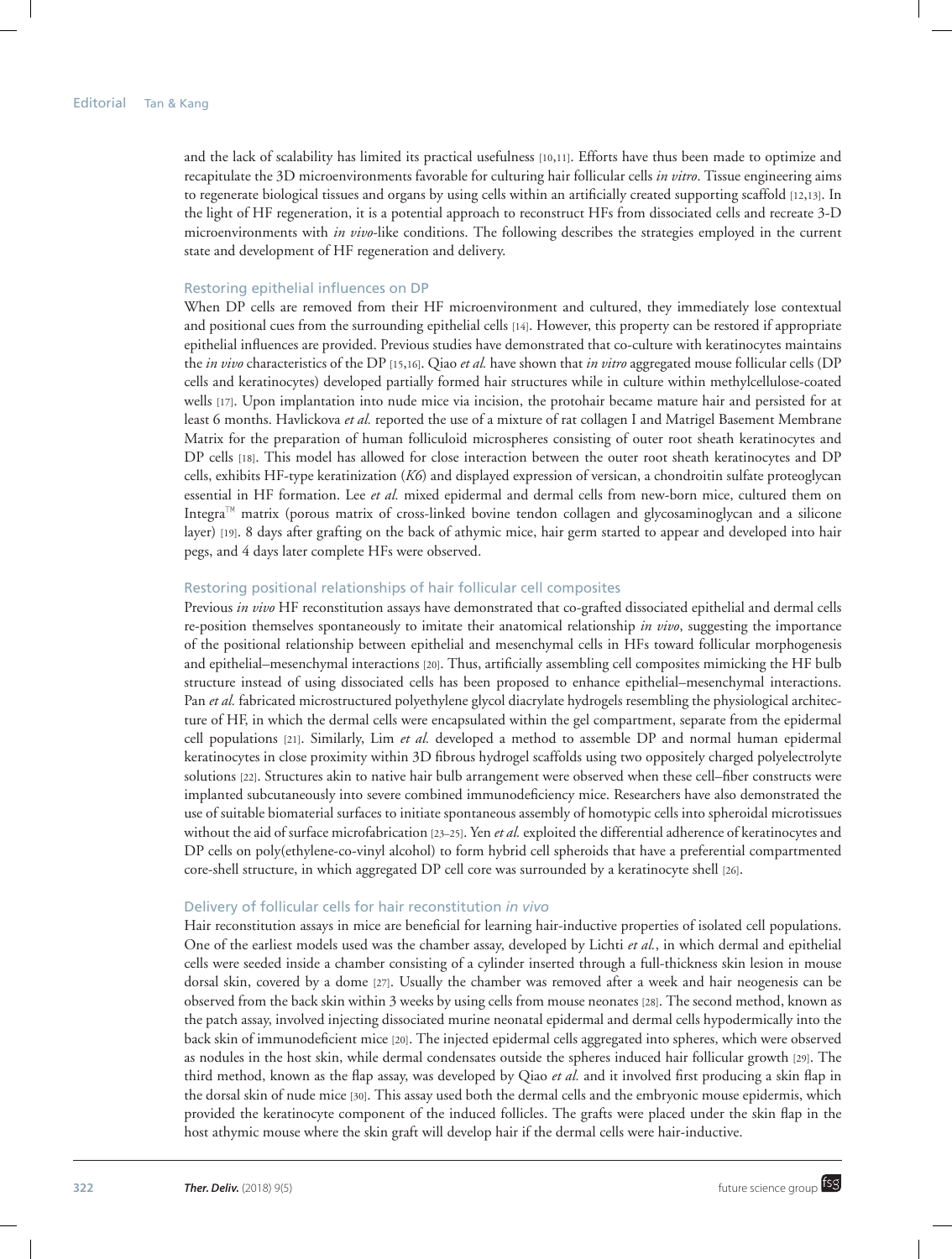# **Conclusion & future perspective**

The tightly regulated molecular and cellular events involved in HF development increase the complexity of designing functional human HFs *de novo* for transplantation. The absence of essential skin features such as vasculature, sebaceous glands and innervation may attribute to currently bioengineered HFs having incomplete structures. Future models would require greater exploration into growing HF *in situ*, within suitable 3-D microenvironments containing these essential skin features. Tissue engineering enables compartmentalization of multi-organoid systems supplying all these essential components necessary for regenerating HFs. Other systems such as microfluidics and perfusion models might be relevant to ensure model sustainability. The use of these reliable *in vitro* HF organoid models would allow the study of drug efficacy and uptake, hence, mimicking *in vivo* conditions for developing possible strategies for anti-AGA medications. Prospective models would also gravitate away from mice models to verify the inductivity of bioengineered spheroids. The use of immunodeficient host mice for *in vivo* models may have limited translatable research outcomes to humans due with the absence of host immunity in the nude mice, for instance. Greater emphasis would also be placed on more rapid and mass HF transplantation technologies, while in amalgamation with high-throughput systems for supplying an endless reserve of readily available HFs.

#### Financial & competing interests disclosure

The authors have no relevant affiliations or financial involvement with any organization or entity with a financial interest in or financial conflict with the subject matter or materials discussed in the manuscript. This includes employment, consultancies, honoraria, stock ownership or options, expert testimony, grants or patents received or pending, or royalties.

No writing assistance was utilized in the production of this manuscript.

#### **References**

- 1 Falto-Aizpurua L, Choudhary S, Tosti A. Emerging treatments in alopecia. *Expert Opin. Emer. Drugs* 19(4), 545–556 (2014).
- 2 Traish AM, Guay AT, Zitzmann M. 5α-Reductase inhibitors alter steroid metabolism and may contribute to insulin resistance, diabetes, metabolic syndrome and vascular disease: a medical hypothesis. *Horm. Mol. Biol. Clin. Investig.* [Internet]. 20(3) (2014). www.degruyter.com/view/j/hmbci.2014.20.issue-3/hmbci-2014-0025/hmbci-2014-0025.xml.
- 3 Tan JJY, Pan J, Sun L, Zhang J, Wu C, Kang L. Bioactives in Chinese proprietary medicine modulates 5α-reductase activity and gene expression associated with androgenetic alopecia. *Front. Pharmacol.* [Internet]. 8 (2017). http://journal.frontiersin.org/article/10.3389/fphar.2017.00194/full.
- 4 Park G-H, Park K, Cho H *et al.* Red ginseng extract promotes the hair growth in cultured human hair follicles. *J. Med. Food* 18(3), 354–362 (2015).
- 5 Yoon JI, Al-Reza SM, Kang SC. Hair growth promoting effect of *Zizyphus jujuba* essential oil. *Food Chem. Toxicol.* 48(5), 1350–1354 (2010).
- 6 Jiménez-Acosta F, Ponce I. [Follicular unit hair transplantation: current technique]. Actas Dermosifiliogr. 101(4), 291-306 (2010).
- 7 Bernstein RM, Rassman WR. Follicular unit transplantation: 2005. *Dermatol. Clin.* 23(3), 393–414 (2005).
- 8 Garza LA, Yang C-C, Zhao T *et al.* Bald scalp in men with androgenetic alopecia retains hair follicle stem cells but lacks CD200-rich and CD34-positive hair follicle progenitor cells. *J. Clin. Invest.* 121(2), 613–622 (2011).
- 9 Higgins CA, Chen JC, Cerise JE, Jahoda CAB, Christiano AM. Microenvironmental reprogramming by three-dimensional culture enables dermal papilla cells to induce de novo human hair-follicle growth. *Proc. Natl Acad. Sci. USA* 110(49), 19679–19688 (2013).
- 10 Choi YY, Chung BG, Lee DH, Khademhosseini A, Kim J-H, Lee S-H. Controlled-size embryoid body formation in concave microwell arrays. *Biomaterials* 31(15), 4296–4303 (2010).
- 11 Moeller H-C, Mian MK, Shrivastava S, Chung BG, Khademhosseini A. A microwell array system for stem cell culture. *Biomaterials* 29(6), 752–763 (2008).
- 12 Langer R, Vacanti JP. Tissue engineering. *Science* 260(5110), 920–926 (1993).
- 13 Place ES, George JH, Williams CK, Stevens MM. Synthetic polymer scaffolds for tissue engineering. *Chem. Soc. Rev.* 38(4), 1139 (2009).
- 14 Ohyama M, Kobayashi T, Sasaki T, Shimizu A, Amagai M. Restoration of the intrinsic properties of human dermal papilla *in vitro*. *J. Cell Sci.* 125(17), 4114–4125 (2012).
- 15 Reynolds AJ, Jahoda CA. Hair matrix germinative epidermal cells confer follicle-inducing capabilities on dermal sheath and high passage papilla cells. *Dev. Camb. Engl.* 122(10), 3085–3094 (1996).
- 16 Kobayashi T, Fujisawa A, Amagai M, Iwasaki T, Ohyama M. Molecular biological and immunohistological characterization of canine dermal papilla cells and the evaluation of culture conditions: canine dermal papilla cells. *Vet. Dermatol.* 22(5), 414–422 (2011).
- 17 Qiao J, Turetsky A, Kemp P, Teumer J. Hair morphogenesis *in vitro*: formation of hair structures suitable for implantation. *Regen. Med.* 3(5), 683–692 (2008).